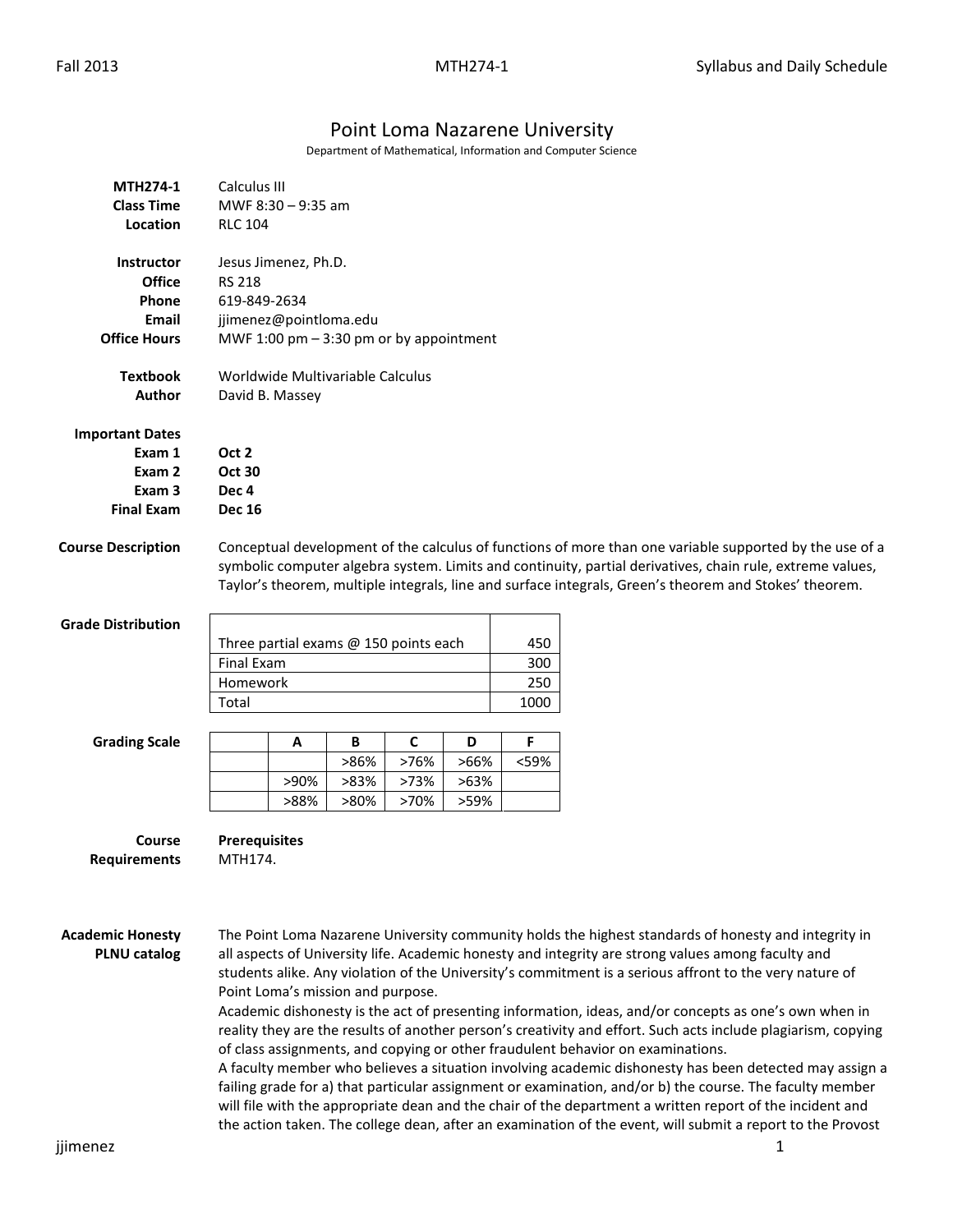and the Vice President for Student Development. If either of these administrators believes other disciplinary action should be taken, consultation between the faculty member and the administrators will determine the resulting discipline.

The student or students involved in the academic dishonesty may appeal the action by talking first to the department chair, then, if necessary, to the college dean, and finally to a committee of the following: a college dean of the student's choice, the Vice Provost for Academic Administration, the Provost, and the Vice President for Student Development. The appeal decision reached by this committee is final. If a grade of "F" is received in a course due to academic dishonesty, the student may not withdraw from the course nor can the course be dropped to remove the "F" grade.

**Attendance** Regular and punctual attendance at all classes in which a student is registered is considered essential to optimum academic achievement.

> Therefore, regular attendance and participation in each course are minimal requirements to be met. There are no allowed or excused absences except when absences are necessitated by certain Universitysponsored activities and are approved

in writing by the Provost.

Whenever the number of accumulated absences in a class, for any cause, exceeds ten percent of classes (this is equivalent to one and one-half weeks or longer in a 16-week semester course), the faculty member sends a written report to the Vice Provost for Academic Administration which may result in deenrollment. If more than 20% (three weeks or longer in a semester-long course) is reported as missed, the student will automatically be de-enrolled. If the date of de-enrollment is past the last date to withdraw from a class, the student will be assigned a grade of "F" or "NC."

Absences are counted from the first official meeting of the class regardless of the date of the student's enrollment. A student who registers late must monitor carefully regular attendance during the remainder of the semester. Registered students who neither attend the first class session nor inform the faculty of their desire to remain on the class roll may, at the request of the instructor, be dropped from the roll. Exceptions to the foregoing attendance regulations due to extenuating circumstances may be granted only by appeal to the Vice Provost for Academic Administration. Students should consult the syllabus of each course for specific applications of and elaborations on the above attendance policy.

- **Homework** Homework will be assigned during the week and it will be collected the following Wednesday.
- **Final Exam** The Final Exam is a **COMPREHENSIVE** examination.

## **Resources Library**

**Disabilities** In accordance with Title VI of the Civil Rights Act of 1964, Point Loma Nazarene University does not discriminate on the basis of race, color, age or national origin. Furthermore, as required by Title IX of the 1972 Education Amendments, Point Loma Nazarene University does not discriminate on the basis on sex in its educational programs, activities, or employment policies. Point Loma Nazarene University also provides equal opportunity for qualified handicapped persons in compliance with the requirements of Section 504 of the Rehabilitation Act of 1973, and the Americans with Disabilities Act of 1990. The Associate Dean of Students/Academic Advising provides advice and support to students with disabilities. Inquiries and appeals regarding compliance with these federal requirements should be directed to the Vice President for Student Development, c/o the University.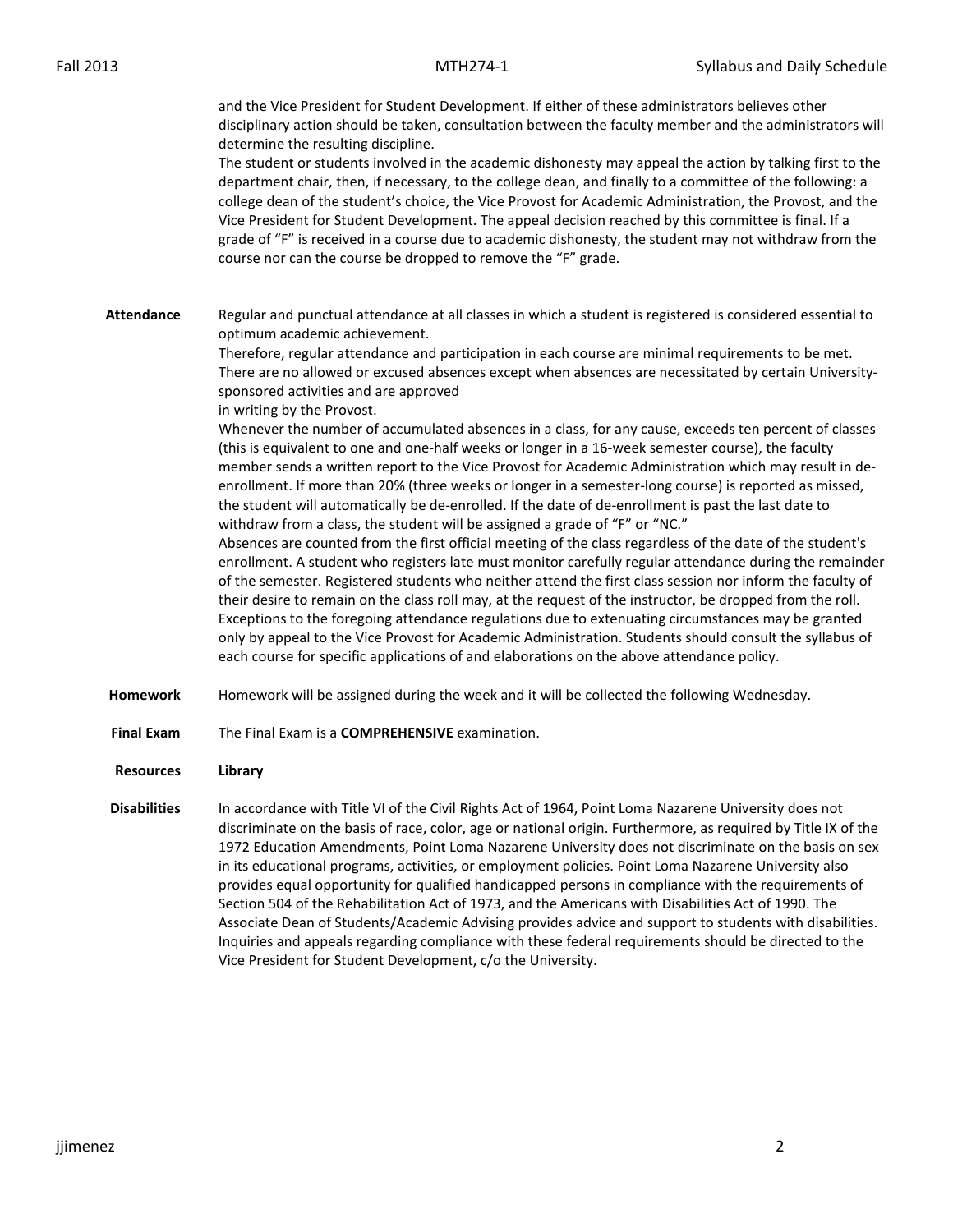|                | Day       | Date     | Section |                                                          |  |
|----------------|-----------|----------|---------|----------------------------------------------------------|--|
| 1              | Wednesday | 4-Sep    | 1.1     | Euclidean space                                          |  |
| $\overline{2}$ | Friday    | 6-Sep    | 1.2     | as a Vector Space                                        |  |
| 3              | Monday    | 9-Sep    | 1.3     | Dot Products, Angles and Projections                     |  |
| 4              | Wednesday | 11-Sep   | 1.4     | Lines, Planes and Hyper-Planes                           |  |
| 5              | Friday    | 13-Sep   | 1.5     | The Cross Product                                        |  |
| 6              | Monday    | 16-Sep   | 1.6     | <b>Functions of a Single Variable</b>                    |  |
| 7              | Wednesday | 18-Sep   | 1.7     | <b>Multivariable Functions</b>                           |  |
| 8              | Friday    | 20-Sep   | 1.8     | <b>Graphing Surfaces</b>                                 |  |
| 9              | Monday    | 23-Sep   | 2.1     | <b>Partial Derivatives</b>                               |  |
| 10             | Wednesday | 25-Sep   | 2.2     | The Total Derivative                                     |  |
| 11             | Friday    | 27-Sep   | 2.3     | Linear Approximation, Tangent Plane and the Differential |  |
| 12             | Monday    | 30-Sep   | 2.4     | <b>Differentiation Rules</b>                             |  |
| 13             | Wednesday | 2-Oct    | Exam 1  | Section 1.1 - Section 2.3                                |  |
| 14             | Friday    | 4-Oct    | 2.5     | The Directional Derivative                               |  |
| 15             | Monday    | 7-Oct    | 2.6     | Change of Coordinates                                    |  |
| 16             | Wednesday | 9-Oct    | 2.7     | Level Sets and Gradient Vectors                          |  |
| 17             | Friday    | 11-Oct   | 2.8     | <b>Parameterizing Surfaces</b>                           |  |
| 18             | Monday    | 14-Oct   | 2.9     | Local Extrema                                            |  |
| 19             | Wednesday | 16-Oct   | 2.10    | Optimization                                             |  |
| 20             | Friday    | 18-Oct   | 2.11    | Lagrange Multipliers                                     |  |
| 21             | Monday    | 21-Oct   | 2.12    | <b>Implicit Differentiation</b>                          |  |
| 22             | Wednesday | $23-Oct$ | 2.13    | Multivariable Taylor Polynomial and Series               |  |
| 23             | Friday    | 25-Oct   |         | <b>Fall Break</b>                                        |  |
| 24             | Monday    | 28-Oct   | 3.1     | Iterated Integrals                                       |  |
| 25             | Wednesday | 30-Oct   | Exam 2  | Section 2.4 - Section 2.13                               |  |
| 26             | Friday    | 1-Nov    | 3.2     | Integration in                                           |  |
| 27             | Monday    | 4-Nov    | 3.3     | <b>Polar Coordinates</b>                                 |  |
| 28             | Wednesday | 6-Nov    | 3.4     | Integration in<br>and                                    |  |
| 29             | Friday    | 8-Nov    | 3.5     | Volume                                                   |  |
| 30             | Monday    | 11-Nov   | 3.6     | <b>Cylindrical and Spherical Coordinates</b>             |  |
| 31             | Wednesday | 13-Nov   | 3.11    | Surfaces and Area                                        |  |
| 32             | Friday    | 15-Nov   | 4.1     | <b>Vector Fields</b>                                     |  |
| 33             | Monday    | 18-Nov   | 4.2     | Line Integrals                                           |  |
| 34             | Wednesday | 20-Nov   | 4.3     | <b>Conservative Vector Fields</b>                        |  |
| 35             | Friday    | 22-Nov   | 4.4     | Green's Theorem                                          |  |
| 36             | Monday    | 25-Nov   | 4.4     | Green's Theorem                                          |  |
| 37             | Wednesday | 27-Nov   |         | Thanksgiving Break                                       |  |
| 38             | Friday    | 29-Nov   |         | <b>Thanksgiving Break</b>                                |  |
| 39             | Monday    | 2-Dec    | 4.5     | Flux through a Surface                                   |  |
| 40             | Wednesday | 4-Dec    | Exam 3  | Section 3.1 - Section 4.4                                |  |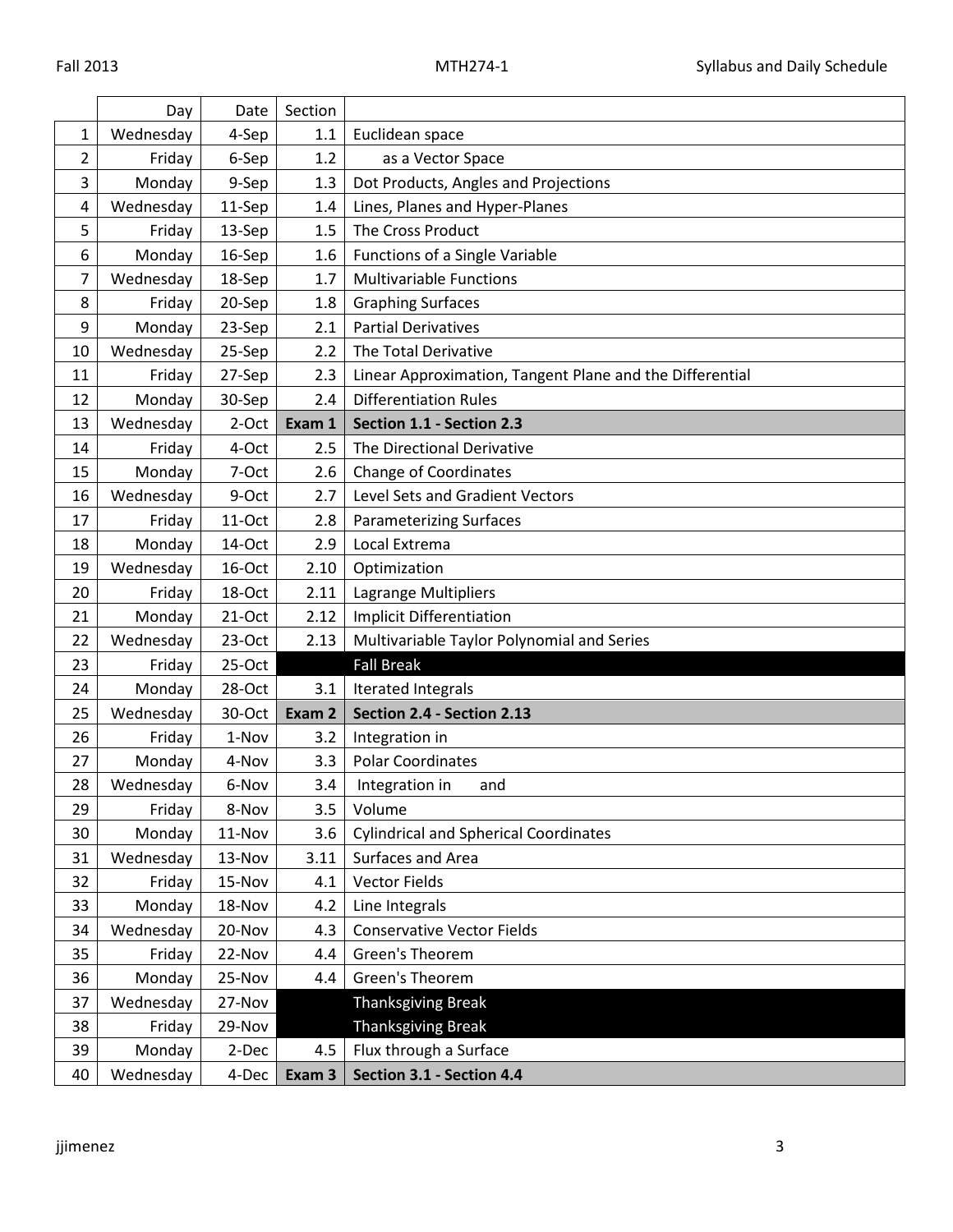| 41 | Friday    | 6-Dec  | 4.6          | The Divergence Theorem |
|----|-----------|--------|--------------|------------------------|
| 42 | Monday    | 9-Dec  | 4.6          | The Divergence Theorem |
| 43 | Wednesday | 11-Dec | 4.7          | Stokes' Theorem        |
| 44 | Friday    | 13-Dec | 4.7          | Stokes' Theorem        |
| 45 | Monday    | 16-Dec | <b>Final</b> | 7:30 am - 10:00 am     |
| 46 | Wednesday | 18-Dec |              |                        |
| 47 | Friday    | 20-Dec |              |                        |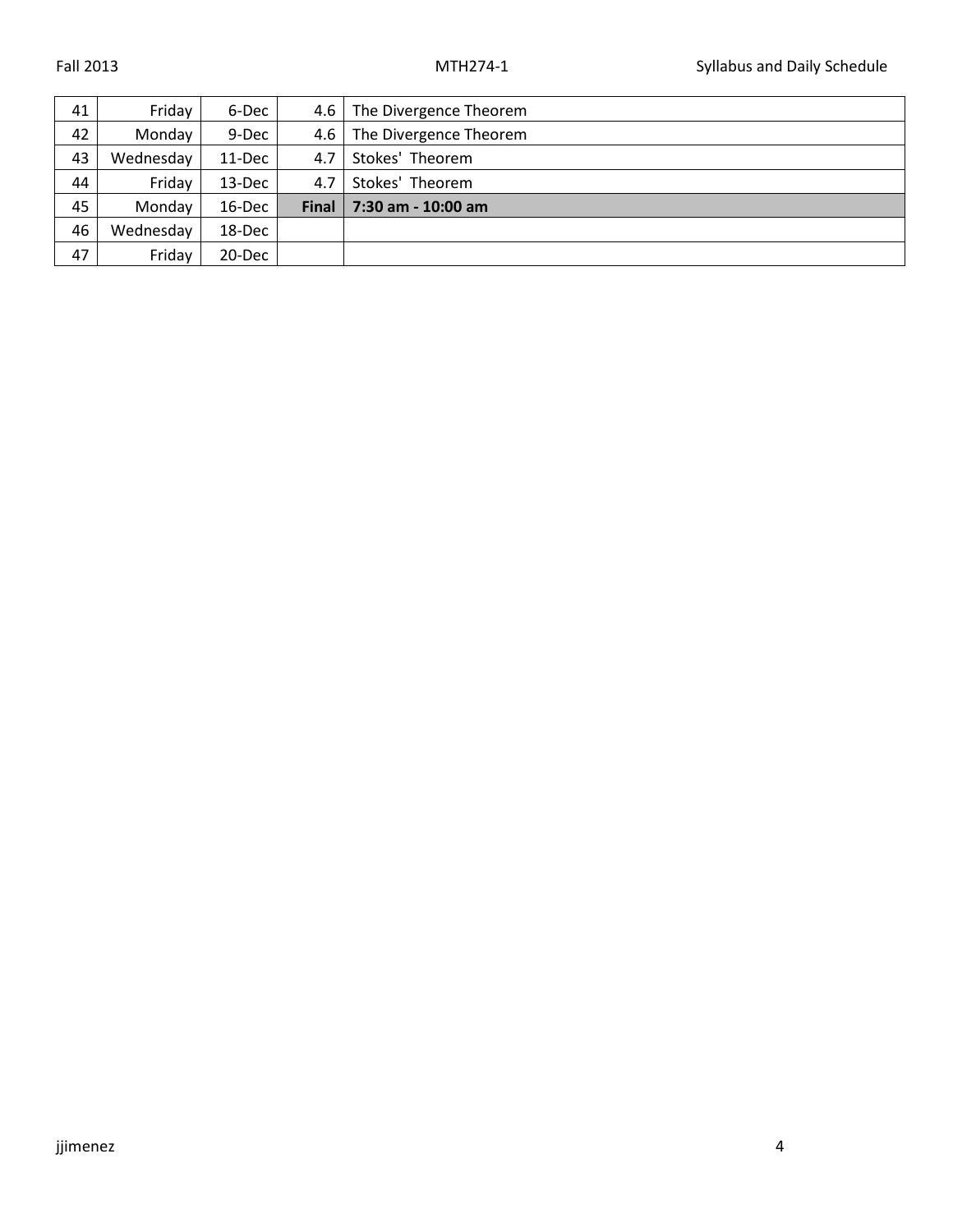|                | Day       | Date          | Section |                                                          |
|----------------|-----------|---------------|---------|----------------------------------------------------------|
| 1              | Wednesday | 4-Sep         | 1.1     | Euclidean space                                          |
| $\overline{2}$ | Friday    | 6-Sep         | 1.2     |                                                          |
| 3              | Monday    | 9-Sep         | 1.3     | Dot Products, Angles and Projections                     |
|                |           | $11 -$        |         |                                                          |
| 4              | Wednesday | Sep           | 1.4     | Lines, Planes and Hyperplanes                            |
|                |           | $13 -$        |         |                                                          |
| 5              | Friday    | Sep           | 1.5     | The Cross Product                                        |
|                |           | $16-$         |         |                                                          |
| 6              | Monday    | Sep           | 1.6     | <b>Functions of a Single Variable</b>                    |
|                |           | $18 -$        |         |                                                          |
| $\overline{7}$ | Wednesday | Sep           | 1.7     | <b>Mutivariable Functions</b>                            |
|                |           | $20 -$        |         |                                                          |
| 8              | Friday    | Sep           | 1.8     | <b>Graphin Surfaces</b>                                  |
|                |           | $23 -$        |         |                                                          |
| 9              | Monday    | Sep<br>$25 -$ | 2.1     | <b>Partial Derivatives</b>                               |
| 10             | Wednesday | Sep           | 2.2     | The Total Derivative                                     |
|                |           | $27 -$        |         |                                                          |
| 11             | Friday    | Sep           | 2.3     | Linear Approximation, Tangent Plane and the Differential |
|                |           | $30-$         |         |                                                          |
| 12             | Monday    | Sep           | 2.4     | <b>Differentiation Rules</b>                             |
| 13             | Wednesday | 2-Oct         | Exam 1  | Section 1.1 - Section 2.3                                |
| 14             | Friday    | 4-Oct         | 2.5     | The directional Derivative                               |
| 15             | Monday    | 7-Oct         | 2.6     | <b>Change of Coordinates</b>                             |
| 16             | Wednesday | 9-Oct         | 2.7     | Level Sets and Gradient Vectors                          |
|                |           | $11 -$        |         |                                                          |
| 17             | Friday    | Oct           | 2.8     | <b>Parameterizing Surfaces</b>                           |
|                |           | $14-$         |         |                                                          |
| 18             | Monday    | Oct           | 2.9     | Local Extrema                                            |
|                |           | $16-$         |         |                                                          |
| 19             | Wednesday | Oct           |         | 2.10   Optimization                                      |
|                |           | $18 -$        |         |                                                          |
| 20             | Friday    | Oct           | 2.11    | Lagrange Multipliers                                     |
|                |           | $21 -$        |         |                                                          |
| 21             | Monday    | Oct           | 2.12    | <b>Implicit Differentiation</b>                          |
|                |           | $23 -$        |         |                                                          |
| 22             | Wednesday | Oct           | 2.13    | Mutivariable Taylor Polynomial and Series                |
|                |           | $25 -$        |         |                                                          |
| 23             | Friday    | Oct           |         | <b>Fall Break</b>                                        |
|                |           | $28 -$        |         |                                                          |
| 24             | Monday    | Oct           | 3.1     | Iterated Integrals                                       |
|                |           | $30-$         |         |                                                          |
| 25             | Wednesday | Oct           | Exam 2  | Section 2.4 - Section 2.13                               |
| 26             | Friday    | 1-Nov         | 3.2     | Integration in                                           |
| 27             | Monday    | 4-Nov         | 3.3     | <b>Polar Coordinates</b>                                 |
| 28             | Wednesday | 6-Nov         | 3.4     |                                                          |

jjimenez 5